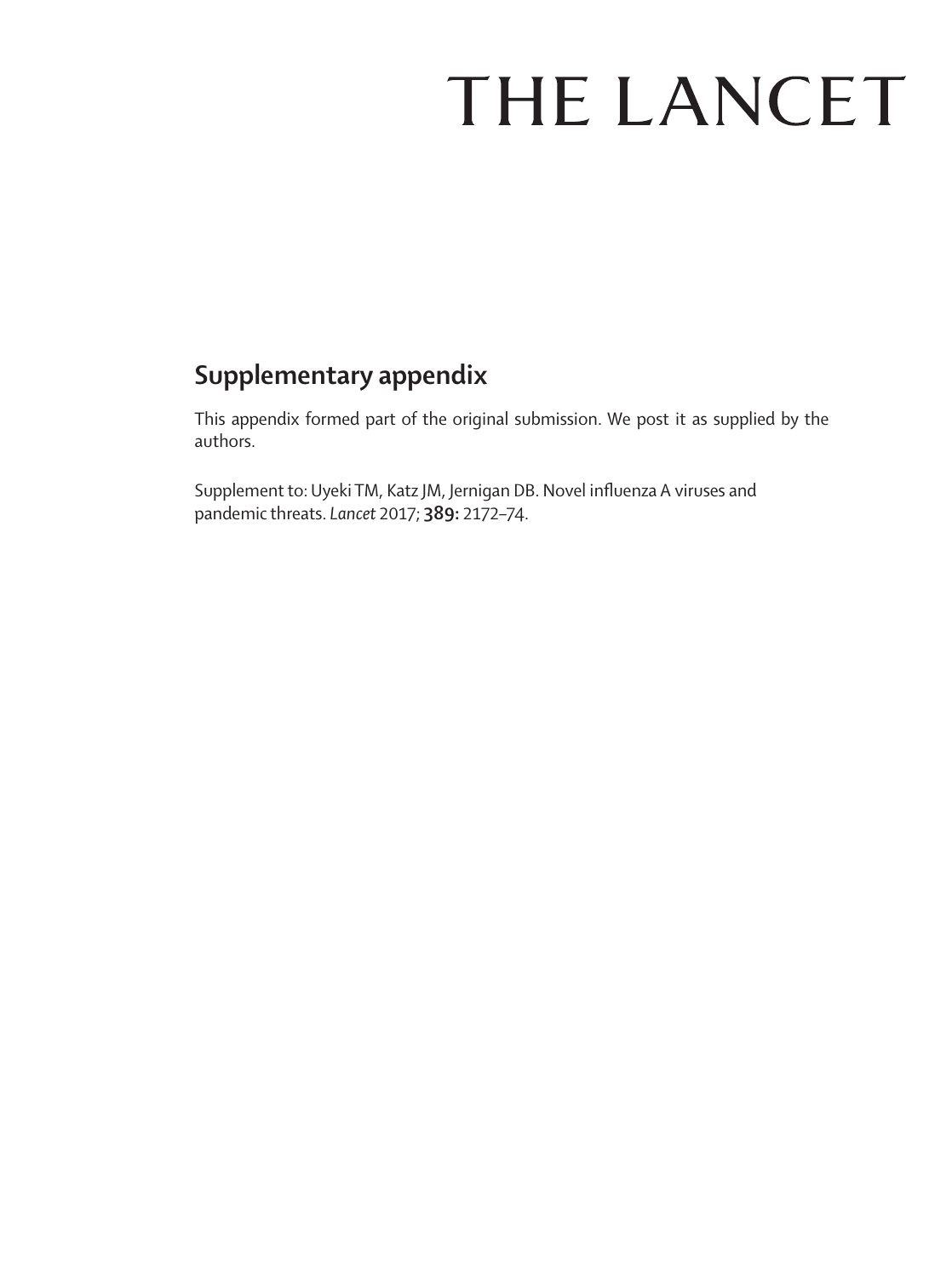#### **Public health concerns regarding avian influenza A(H7N9) virus**

#### *Virology and Pathogenesis*

\*LPAI A(H7N9) viruses are circulating widely among poultry in China, with increased spread from eastern to central and western China, and potential for introduction into adjacent Southeast Asia countries \*Recent evolution from LPAI to HPAI A(H7N9) viruses<sup>1</sup>

\*Demonstrated binding to human upper and lower respiratory tract tissues (ability to infect the human upper respiratory tract is thought to be a pre-requisite for increased transmission among humans) \*Has molecular markers conferring increased virulence, adaptation, transmissibility, and pulmonary replication in mammals

\*Infection triggers dysregulated cytokine response resulting in pulmonary inflammation

\*Resistant to the adamantane class of antiviral drugs

\*Evolution into multiple antigenic groups in poultry, no longer matched by currently stockpiled vaccines based on older virus strains

### *Epidemiology*

\*Unique as a LPAI virus causing high number of human infections with high mortality

\*Annual fall-winter-spring epidemics of human infections since 2013

\*Human infections in current 5th epidemic exceed total infections in 3 prior epidemics

\*Highest number of human infections of all novel influenza A viruses

\*Human infections have occurred in many new areas in eastern, central, and western China in 2017

\*Human infections continue to be associated with exposures to poultry at live bird markets in urban, semi-urban and rural areas, and while raising backyard poultry

\*Limited human-to-human transmission between family relatives and between unrelated persons

\*Human infections have been exported in travelers from mainland China to Taiwan, Malaysia, and Canada

\*High severity with mortality of approximately 40% in hospitalized patients

\*Sero-surveys suggest very limited immunity among humans of all ages

\*Overall denominator of infected persons is unknown

### *Clinical*

\*Wide clinical spectrum from asymptomatic infection, upper respiratory tract illness, to severe pneumonia, respiratory failure, ARDS, refractory hypoxemia, and multi-organ failure \*High proportion of hospitalized patients have critical illness, requiring intensive care and advanced

organ support

\*Resistance to neuraminidase inhibitor (NAI) antiviral drugs reported during treatment

\*No clinical trials of investigational therapies in A(H7N9) patients, including for treatment of NAIresistant infections (limited treatment options)

\*Nosocomial transmission (patient-to-patient, and patient-to-health care worker) reported \*Potential for even more severe disease and extrapulmonary dissemination with HPAI virus infection

\_\_\_\_\_\_\_\_\_\_\_\_\_\_\_\_\_\_\_\_\_\_\_\_\_\_\_\_\_\_\_\_\_\_\_\_\_\_\_\_\_\_\_\_\_\_\_\_\_\_\_\_\_\_\_\_\_\_\_\_\_\_\_\_\_\_\_\_\_\_\_\_\_\_\_\_\_\_\_\_\_\_

<sup>1</sup>LPAI = low pathogenicity avian influenza; HPAI = highly pathogenic avian influenza. Sources: Published case reports and case series, WHO Disease Outbreak News, WHO Monthly Risk Assessment Summaries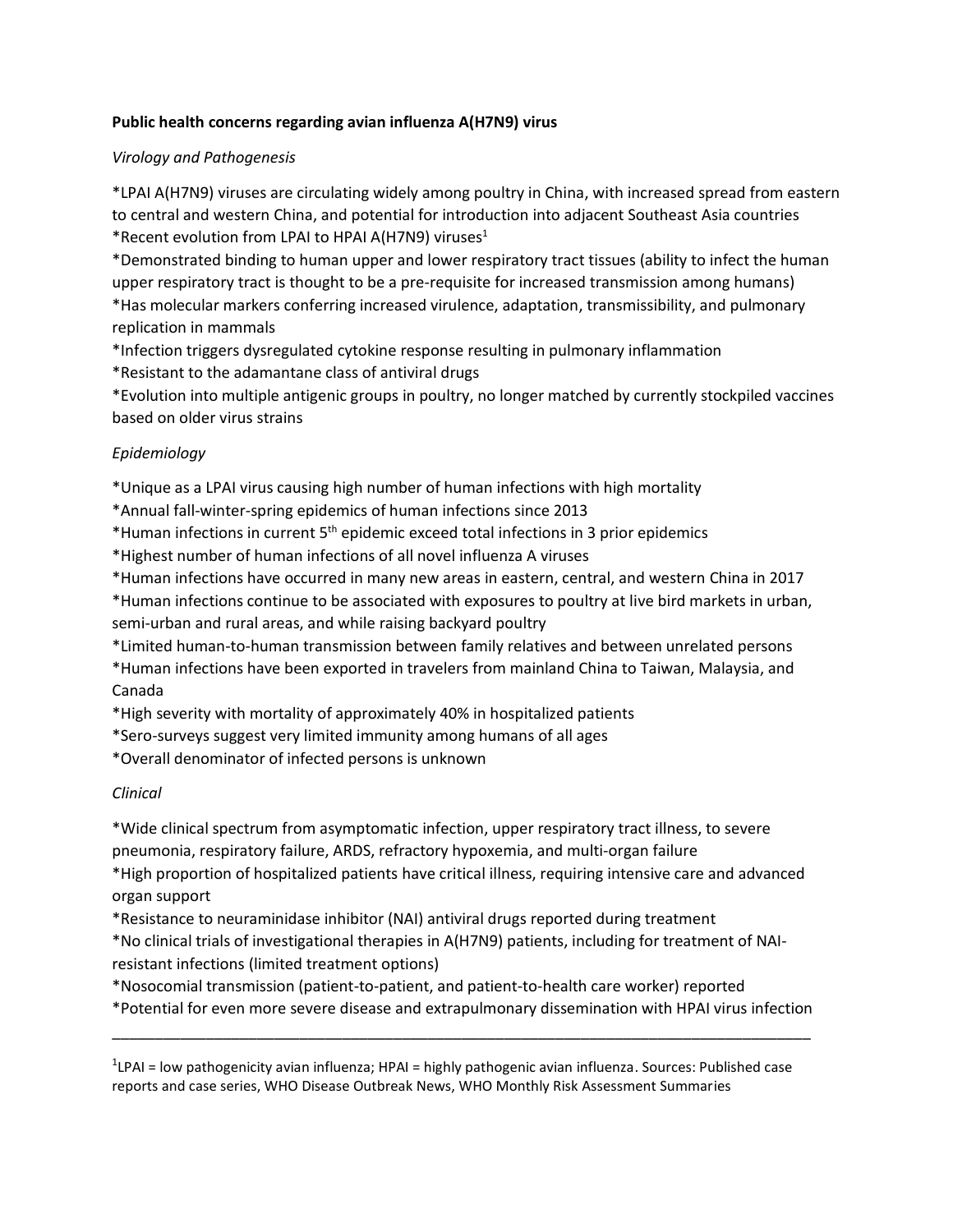#### **Public health preparedness needs for A(H7N9) and other novel influenza A viruses**

- Enhanced surveillance for human illness (mild and severe) and timely reporting of infections
- Enhanced virologic surveillance of novel influenza A viruses in infected humans, with timely sharing of genetic sequence data and virus isolates for analyses, and for assessment of candidate vaccine virus development
- Detailed epidemiologic investigations (including joint public health-animal health investigations) of sporadic cases and clusters of human infection and monitoring of exposed close contacts to assess human-to-human transmission; for early isolation, testing, and treatment of symptomatic persons
- Expanded surveillance of influenza A viruses in animals (poultry, pigs) at the human-animal interface to inform pandemic risk assessment and preparedness
- New approaches for the timely development of high yielding candidate vaccine viruses
- Development of vaccination strategies that elicit more broadly protective and longer lasting immunity
- Development of new therapeutics against novel influenza A virus targets, with effectiveness against neuraminidase inhibitor-resistant viruses
- Increased animal health laboratory capacity worldwide for detection, isolation, and characterization of influenza A viruses circulating among wild birds and domesticated animals (poultry, pigs)
- Improved respiratory infection prevention and control measures in health care settings worldwide to reduce nosocomial influenza virus transmission
- Establishment of on-going prospective, multi-year, multi-site, and multi-country clinical trial networks and platforms for conducting randomized clinical trials of investigational therapies, including combination treatments, for treatment of severe influenza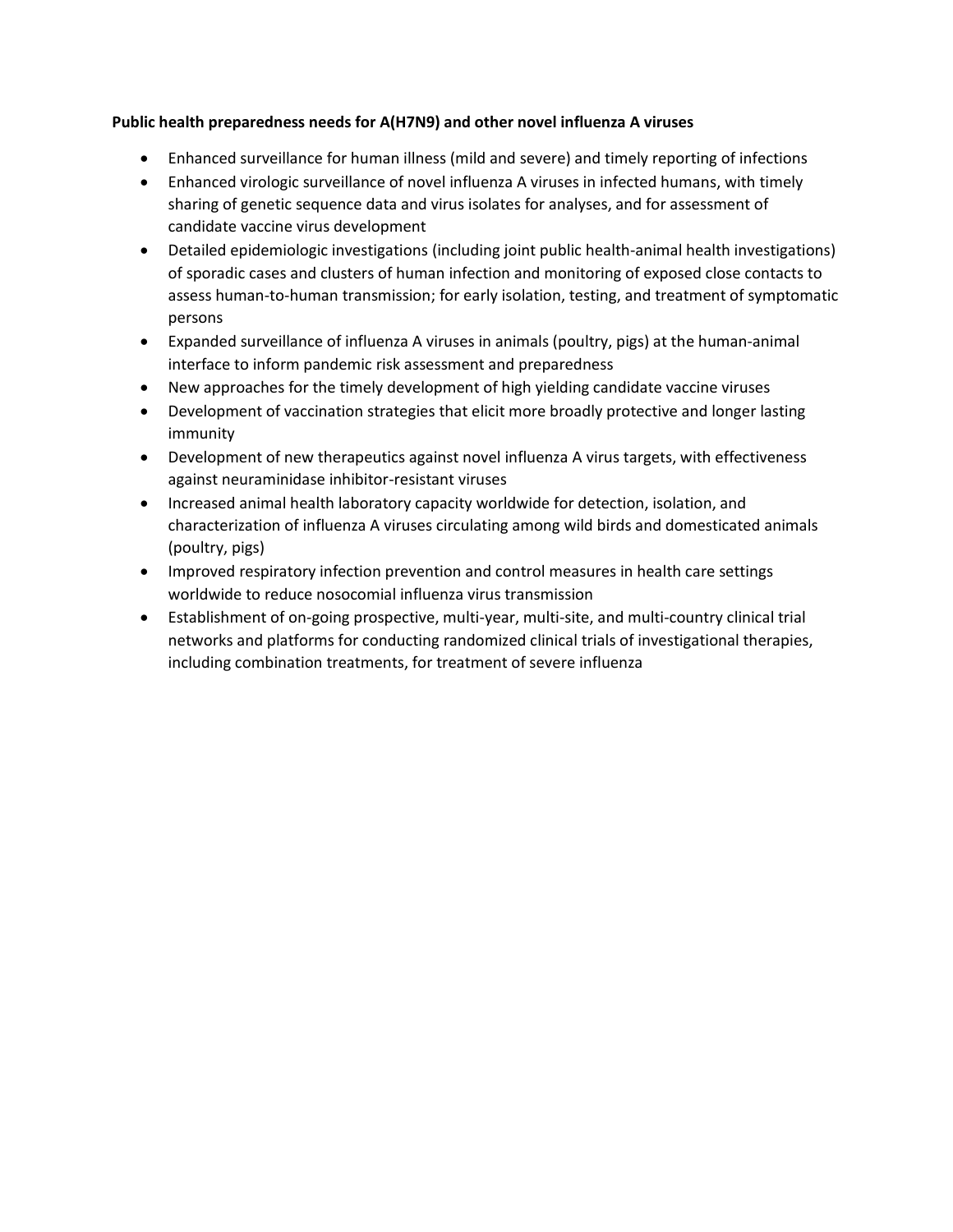#### **Table references**

Abdel-Ghafar AN, Chotpitayasunondh T, Gao Z, et al, for the Writing Committee of the Second World Health Organization Consultation on Clinical Aspects of Human Infection with Avian Influenza A (H5N1) Virus. Update on avian influenza A (H5N1) virus infection in humans. N Engl J Med 2008; 358: 261–73.

Chen H, Yuan H, Gao R, et al. Clinical and epidemiological characteristics of a fatal case of avian influenza A H10N8 virus infection: a descriptive study. *Lancet* 2014; **383:** 714–21.

Cheng VC, Chan JF, Wen X, et al. Infection of immunocompromised patients by avian H9N2 influenza A virus. *J Infect* 2011; **62:** 394–99.

Cox NJ, Trock CS, Uyeki TM. Public health implications of animal influenza viruses. In: Swayne DE, ed. Animal Influenza. 2nd edn. Hoboken, NJ: Wiley-Blackwell, 2017: 92–132.

Freidl GS, Meijer A, de Bruin E, et al. Influenza at the animal-human interface: a review of the literature for virological evidence of human infection with swine or avian influenza viruses other than A(H5N1). *Euro Surveill* 2014; **19:** 20793.

Gao HN, Lu HZ, Cao B, et al. Clinical findings in 111 cases of influenza A (H7N9) virus infection. *N Engl J Med* 2013; **368:** 2277–85.

Gao R, Cao B, Hu Y, et al. Human infection with a novel avian-origin influenza A (H7N9) virus. *N Engl J Med* 2013; **368:** 1888–97.

Jhung MA, Epperson S, Biggerstaff M, et al. Outbreak of variant influenza A(H3N2) virus in the United States. *Clin Infect Dis* 2013; **57:** 1703–12.

Jiang H, Wu P, Uyeki TM, et al. Preliminary epidemiologic assessment of human infections with highly pathogenic avian influenza A(H5N6) virus, China. *Clin Infect Dis* 2017; published online April 12. DOI:10.1093/cid/cix334.

Ke L, Mok CKP, Zhu W, et al. Human infection with highly pathogenic avian influenza A virus (H7N9), China. *Emerg Infect Dis. 2017;in-press*

Liu M, Li X, Yuan H, et al. Genetic diversity of avian influenza A (H10N8) virus in live poultry markets and its association with human infections in China. *Sci Rep* 2015; **5:** 7632.

Myers KP, Olsen CW, Gray GC. Cases of swine influenza in humans: a review of the literature. *Clin Infect Dis* 2007; **44:** 1084–88.

Shinde V, Bridges CB, Uyeki TM, et al. Triple-reassortant swine influenza A (H1) in humans in the United States, 2005–2009. *N Engl J Med* 2009; **360:** 2616–25.

WHO. Influenza at the human–animal interface. Summary and assessment, 21 April to 16 May 2017. http://www.who.int/influenza/human\_animal\_interface/Influenza\_Summary\_IRA\_HA\_interface\_05\_16 \_2017.pdf?ua=1 (accessed May 23, 2017).

WHO. Influenza at the human–animal interface. Summary and assessment, 16 March to 20 April 2017. http://www.who.int/influenza/human\_animal\_interface/Influenza\_Summary\_IRA\_HA\_interface\_04\_20 \_2017.pdf?ua=1 (accessed April 28, 2017).